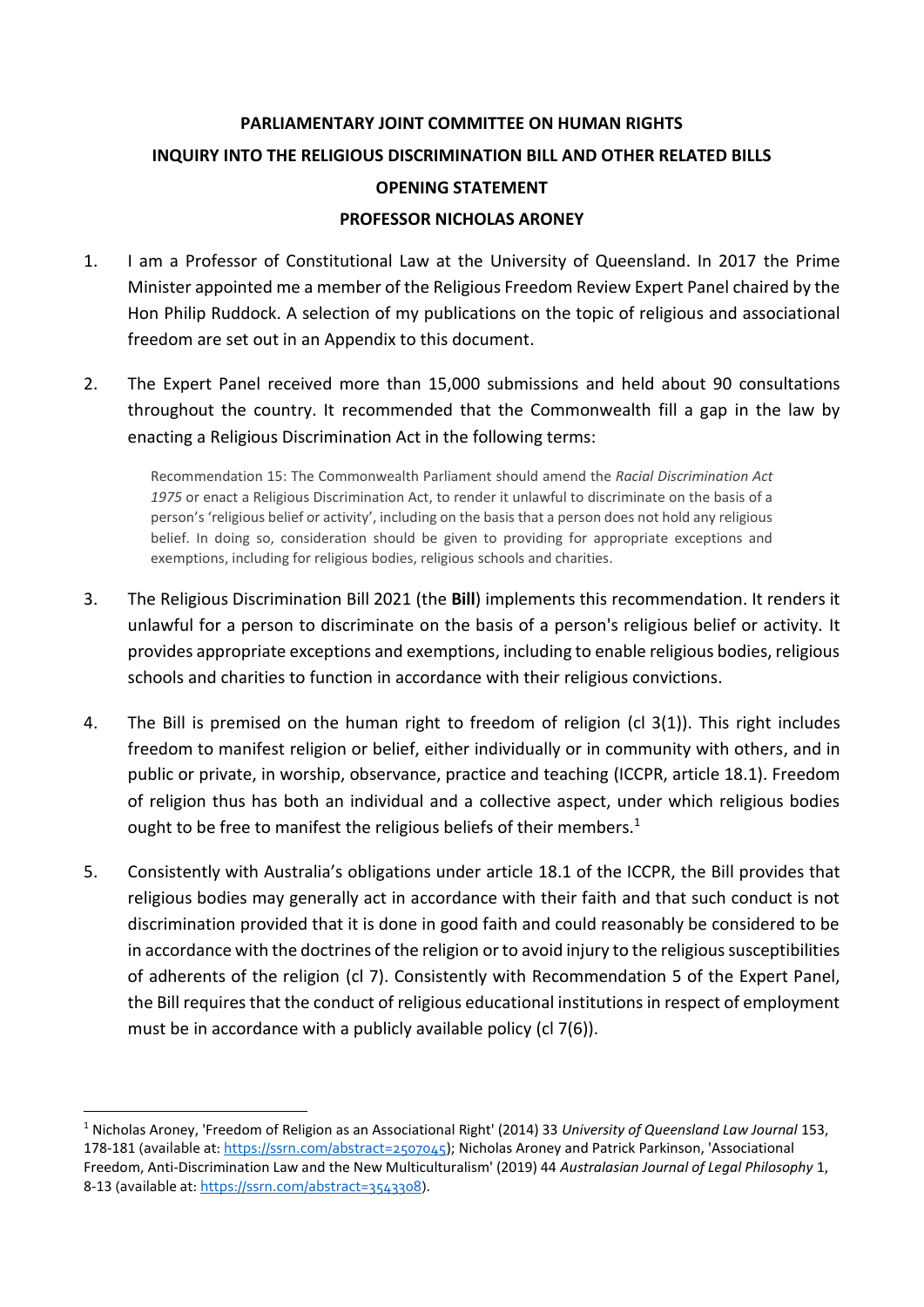- 6. Consistently with Australia's obligations under article 18.1 of the ICCPR, the Bill provides that religious hospitals, age care facilities, accommodation providers and disability service providers are enabled to preserve their religious ethos by making faith-based decisions in relation to employment (cl 9).
- 7. Consistently with the Commonwealth's responsibility to ensure Australian law complies with Australia's international human rights obligations, the Bill seeks to protect the right of religious educational institutions in employment decisions to give preference, in good faith, to persons who hold or engage in a particular religious belief or activity, notwithstanding provisions in prescribed State or Territory laws (cl  $11(1)$ ).<sup>2</sup> Again consistently with Recommendation 5 of the Expert Panel, the Bill requires that the conduct of religious educational institutions in respect of employment must be in accordance with a publicly available policy (cl  $11(1)(b)$ ). This protection of religious educational institutions contributes to Australia's compliance with its international human rights obligation to have respect for:

the liberty of parents and, when applicable, legal guardians to ensure the religious and moral education of their children in conformity with their own convictions (art 18.4 ICCPR)

the liberty of parents and, when applicable, legal guardians to choose for their children schools, other than those established by the public authorities, … and to ensure the religious and moral education of their children in conformity with their own convictions (art 13.3 ICESCR).

- 8. Consistently with Australia's obligations under article 18.1 of the ICCPR, the Bill provides that certain statements of belief do not, of themselves, constitute discrimination under Commonwealth, State and Territory discrimination laws or contravene prescribed State and Territory laws, including subsection 17(1) of the Tasmanian *Anti-Discrimination Act 1998* (cl 12(1)). The Bill appropriately provides that this protection does not apply to statements that are malicious, threatening, intimidating, harassing or vilifying or which encourage conduct that would constitute a serious offence (cl 12(2)).
- 9. Consistently with Australia's obligations under articles 2 and 26 of the ICCPR, the Bill provides that discrimination on the basis of religious belief or activity is unlawful in several areas of public life, including work, education, access to premises, and the provision of goods, services, facilities and accommodation (Pt 4). These provisions are subject to a range of exceptions and exemptions typical of anti-discrimination laws.
- 10. Although the Expert Panel did not recommend appointment of an additional human rights commissioner, it did recommend that the Australian Human Rights Commission should take a leading role in the protection of freedom of religion (Rec 19). Consistently with that recommendation, the Bill confers functions on the Commission that include promotion of the

<sup>2</sup> The Religious Discrimination (Consequential Amendments) Bill 2021 contingently prescribes the *Equal Opportunity (Religious Exceptions) Amendment Act 2021* (Vic), which was enacted for the express purpose of limiting the exceptions available to religious bodies and religious educational institutions that previously existed under the *Equal Opportunity Act 2010* (Vic).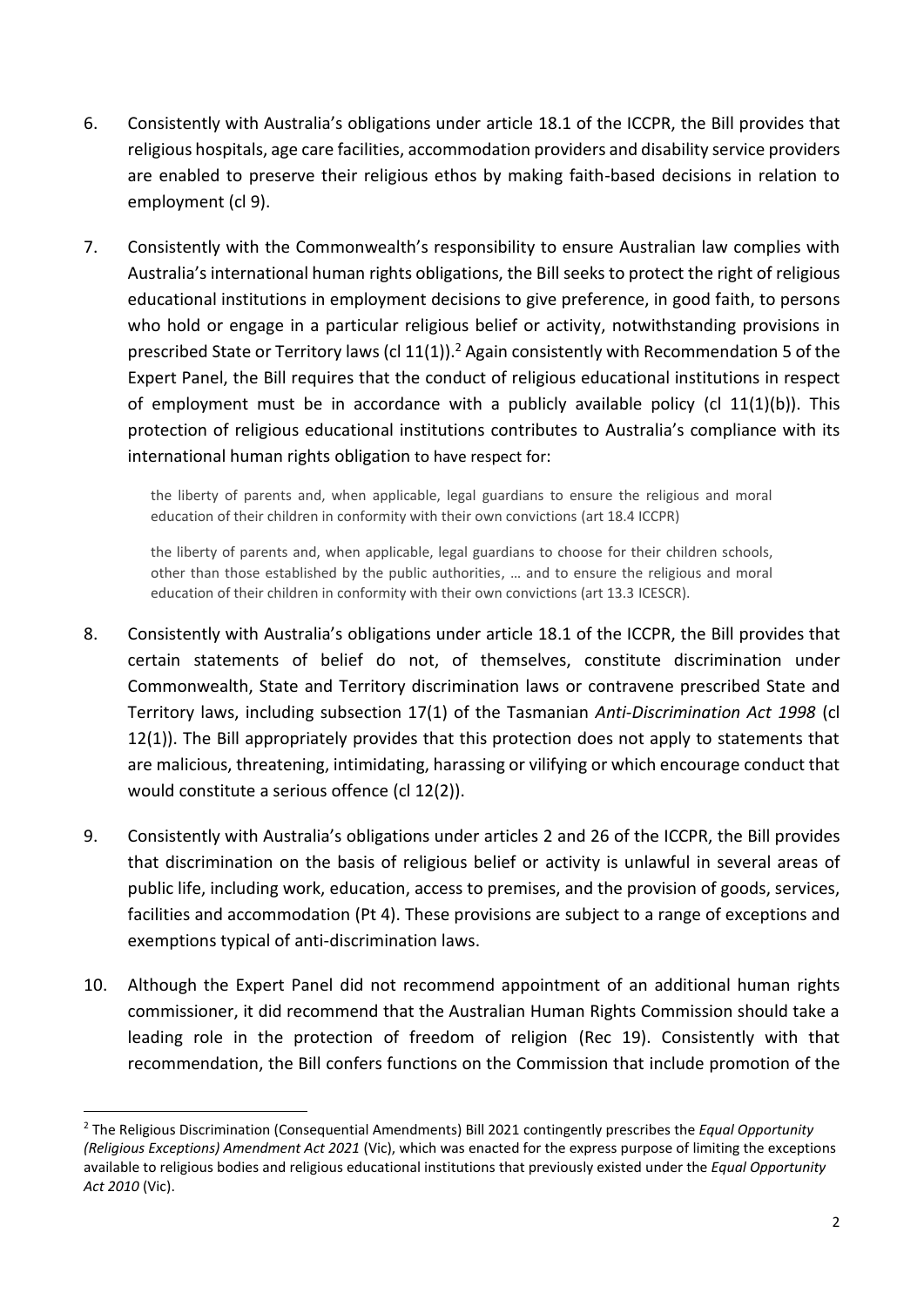objects of the Bill (cl 61(c)). These objects are premised on the recognition of the freedom of all people to have or adopt a religion or belief of their choice and to manifest this religion or belief either individually or in community with others, as required by article 18.1 of the ICCPR (cl 3(1)). The role of the Religious Discrimination Commissioner should, consistently with these provisions, extend to the promotion of religious freedom as well as addressing problems of religious discrimination.

- 11. The primary constitutional basis of the Bill is the power of the Parliament to make laws with respect to external affairs (Constitution, s 51(xxix)). This legislative power extends to the implementation of Australia's treaty obligations under the international instruments indicated in the Bill (cl 64). The Parliament also has power to legislate relevantly with respect to constitutional corporations, Commonwealth and Territory matters, interstate trade and commerce, banking and insurance, telecommunications, and defence (cl 65).
- 12. My engagement with issues of religious freedom and religious discrimination as a member of the Expert Panel has convinced me that enactment of the Religious Discrimination Bill 2021 is a pressing necessity. Recent international research by Professor Jonathan Fox of Bar-Ilan University in Tel Aviv demonstrates that the problem of religious discrimination is a growing one worldwide and that Australia is not exempt from these trends.<sup>3</sup> His analysis is based on the most detailed and comprehensive data set on religious discrimination yet compiled. He notes that while many assume that the liberal democracies of the West are the strongest bastions of religious freedom, the evidence does not support this claim. He demonstrates that secularised Western democracies such as France, Germany, and Switzerland engage in more governmentbased religious discrimination than many countries of Asia, Africa, and Latin America. Fox singles out Australia as a clear example of the recent rise of socially-based discrimination, especially against Jews and Muslims. Jews, in particular, have been the victims of literally hundreds of instances of vandalism, harassment and threats of violence reported each year.
- 13. A Religious Discrimination Act is needed at a federal level to provide principled protection of the human right to freedom of religion and belief, a right that protects equally both religious belief and non-religious belief. As the Expert Panel observed:

the human right to freedom of thought, conscience and religion belongs to all—the religious, the non-religious and those moving towards, away from, or between religions. The right protects freedom of thought, conscience and religion, not religion as such. The atheist and the agnostic receive the same protection as the religious adherent. Each is free to hold their beliefs and to live free of coercion to adopt some different set of beliefs.<sup>4</sup>

<sup>3</sup> Jonathan Fox, *Thou shalt have no other gods before me: Why governments discriminate against religious minorities* (Cambridge University Press, 2020). See Nicholas Aroney, 'Australia's problem with religious discrimination', ABC Religion and Ethics, 10 August 2020 (available at: [https://www.abc.net.au/religion/australias-religious-discrimination](https://www.abc.net.au/religion/australias-religious-discrimination-problem-nicholas-aroney/12542800)[problem-nicholas-aroney/12542800\)](https://www.abc.net.au/religion/australias-religious-discrimination-problem-nicholas-aroney/12542800).

<sup>4</sup> Religious Freedom Review, *Report of the Expert Panel* (18 May 2018), para [1.34].